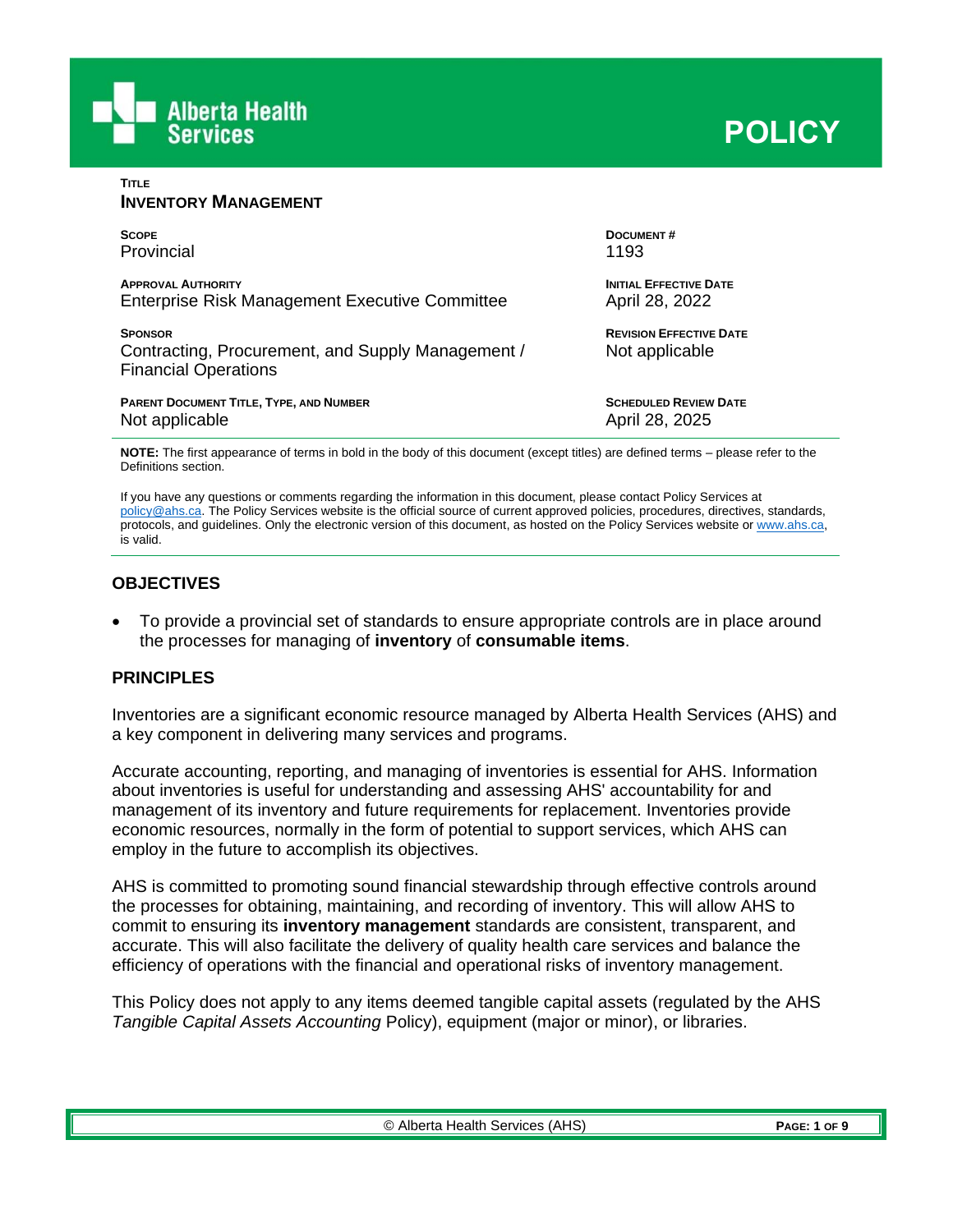|                             |                       | POLICY <b>II</b> |
|-----------------------------|-----------------------|------------------|
| <b>TITLE</b>                | <b>EFFECTIVE DATE</b> | DOCUMENT#        |
| <b>INVENTORY MANAGEMENT</b> | April 28, 2022        | 1193             |

### **APPLICABILITY**

Compliance with this document is required by all Alberta Health Services employees, members of the medical and midwifery staffs, students, volunteers, and other persons acting on behalf of Alberta Health Services (including contracted service providers as necessary).

# **ELEMENTS**

### **1. Inventory Criteria**

- 1.1 For the purpose of this Policy, there are three (3) main types of inventory held by AHS: asset, expensed based, and consignment. Criteria below outline the requirements for each type of inventory.
- 1.2 Asset Inventory
	- a) Departments that identify a need to hold consumable stocks in their control regularly, to deliver their service within AHS, shall obtain authorization (see Section 3.2 e) below) in advance. Criteria considered in authorizing these requests include, but are not limited to:
		- (i) the inventory shall be consumable in nature;
		- (ii) the inventory shall be significant in value;
		- (iii) the inventory requires set up in a **perpetual inventory** system;
		- (iv) the location assigned for the inventory shall have adequate controls around access to inventory and safekeeping of the asset; and
		- (v) the inventory is not yet expensed.
- 1.3 Expensed Based Inventory
	- a) Expensed- based inventories, also known as stock inventories, are inventories that have been expensed, but not yet consumed (i.e., inventory still exists but does not qualify as one of the other categories of inventories). Expensed based inventory:
		- (i) must be consumable in nature;
		- (ii) has a defined functional centre to record the expense associated with the primary service consuming the inventory; and
		- (iii) generally is held in the consuming department or unit, and not subject to the additional controls as set in Section 1.2 above.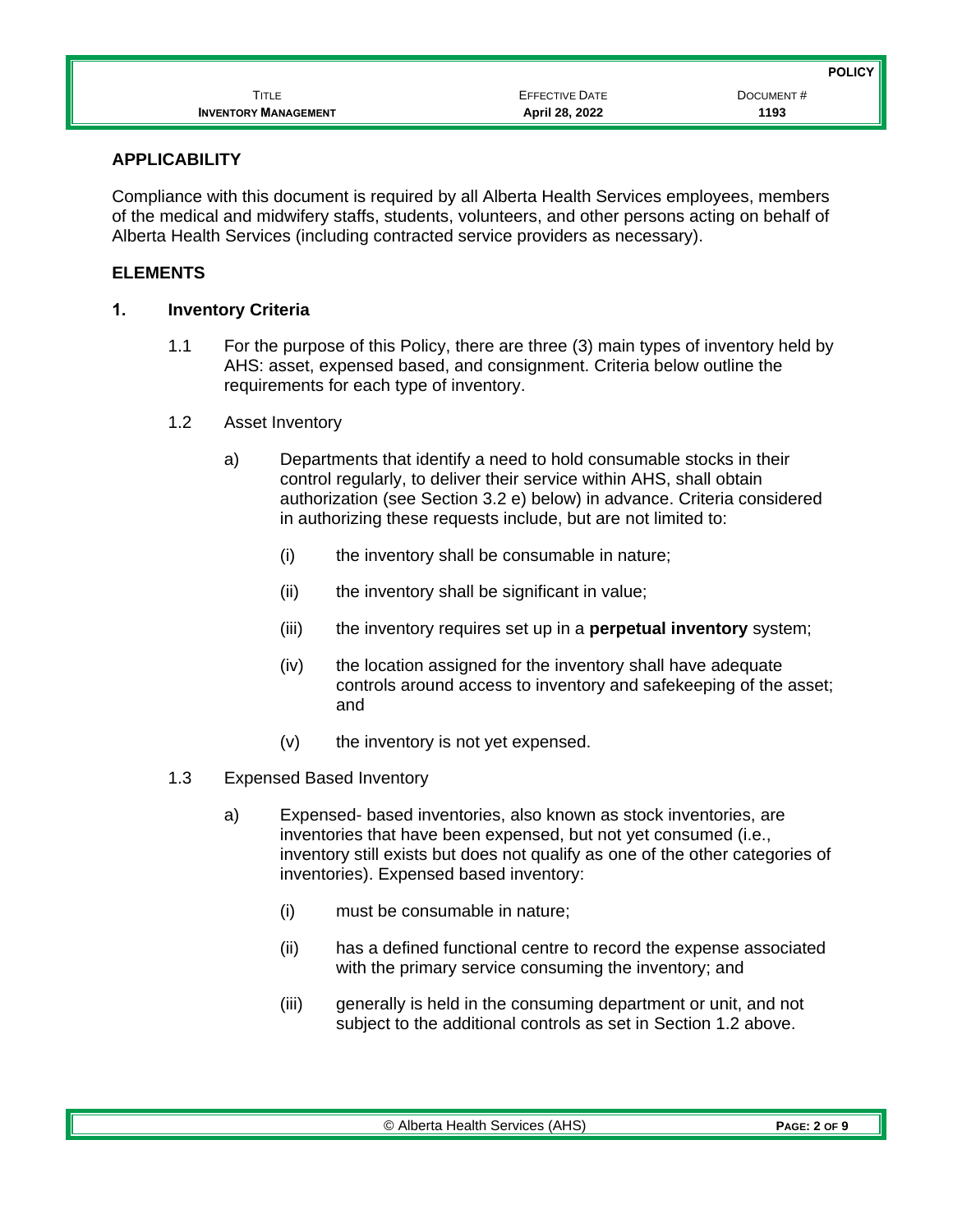|                             |                       | <b>POLICY</b> |
|-----------------------------|-----------------------|---------------|
| TITLE                       | <b>EFFECTIVE DATE</b> | DOCUMENT#     |
| <b>INVENTORY MANAGEMENT</b> | April 28, 2022        | 1193          |

- 1.4 Consignment Inventory
	- a) Consignment inventory is vendor-owned inventory that is physically stored at an AHS facility. Consignment inventory is not expensed until consumption when the inventory's ownership (legal title) is transferred to AHS, and AHS is invoiced for the inventory. Although AHS does not have legal title to consignment inventory, appropriate controls (including the safe guarding) of inventory must be maintained. Consignment inventory:
		- (i) must be consumable in nature; and
		- (ii) incur no cost to AHS until the point of utilization, at which point, AHS is invoiced by the vendor.

# **2. Costing**

- 2.1 Elements of Cost
	- a) The cost of inventories comprises all costs of purchase, costs of conversion, and other costs incurred in bringing AHS inventories to their present location and condition. For asset inventory acquired through a non-exchange transaction (for example, additional items in kind through special offers or one-off deals), the fair value as at the date of acquisition is deemed to be its cost.
	- b) The cost of inventories does not include items such as freight-out (this is a shipping or distribution charge) or warehousing costs.
- 2.2 Costing Method
	- a) Inventories for consumption are valued at the lower of cost (defined as **average moving price**) and replacement cost. Asset inventory held for distribution at no charge or for a nominal charge, such as program supplies, is stated at the lower of cost or current replacement cost.

# **3. Oversight and Governance**

- 3.1 Contracting, Procurement and Supply Management (CPSM) shall be the lead on:
	- a) establishing operational governance structures, accountability, and approval authority for centralized inventory management operations;
	- b) ensuring that the work that is being contemplated, to the extent possible, follows already established governance processes; and
	- c) developing and implementing supporting documents in respect of this Policy, including, but not limited to, any relevant procedures or guidelines already established.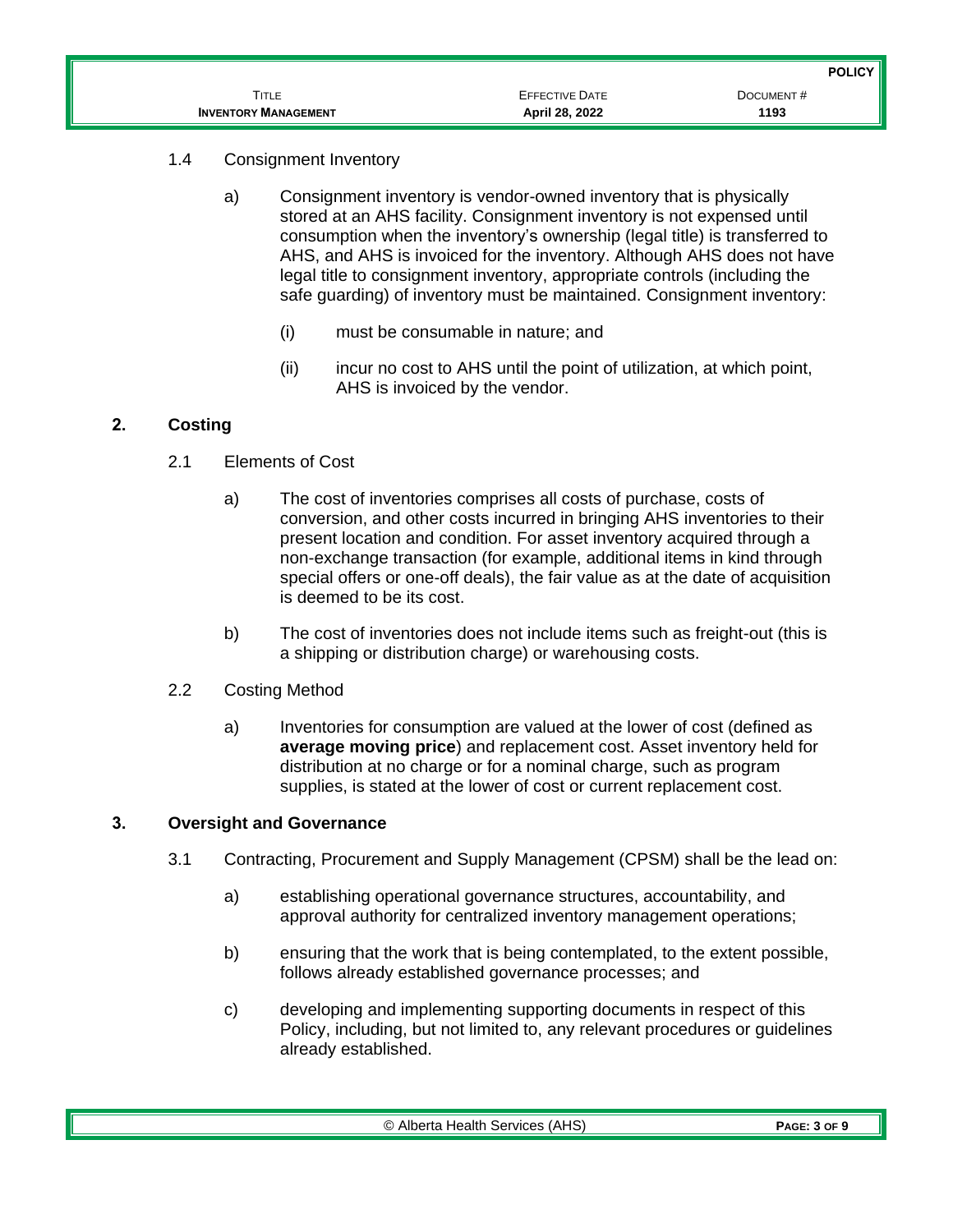|                             |                       | POLICY <sup>I</sup> |
|-----------------------------|-----------------------|---------------------|
| TITLE                       | <b>EFFECTIVE DATE</b> | DOCUMENT#           |
| <b>INVENTORY MANAGEMENT</b> | April 28, 2022        | 1193                |

- 3.2 Finance shall be the lead on:
	- a) ensuring compliance to requirements in the Public Sector Accounting Standards (PSAS) and other applicable accounting standards as they relate to AHS financial reporting;
	- b) ensuring inventory movement (purchases and consumption) are recorded in an accurate and timely manner in the General Ledger (GL), whether through sub-ledger interface or manual journal entry;
	- c) ensuring inventory asset balances in the GL are reconciled, including variance analysis as outlined in the AHS *Account Reconciliation* Policy;
	- d) working with **inventory owners** on year-end count processes to ensure compliance with audit requirements and provide comfort over reported asset balances on AHS financial statements; and
	- e) providing guidance for all new asset inventory applications and facilitate approval process
- 3.3 Pharmacy shall be the lead on:
	- a) providing guidance and processes for the management of drug inventories; and
	- b) ensuring compliance with all applicable legislative laws, rules, regulations, and standards related to inventory management of controlled substances.
- 3.4 IPC shall be the lead on:
	- a) providing guidance and potential processes and outcome surveillance, consultation, and education for best practice methodologies for inventories of medical devices to prevent the potential of infections to AHS' patients; and
	- b) following established CSA Group standards relevant to inventory management practices for medical devices.
- 3.5 Operating Rooms (OR) shall be the lead on:
	- a) providing guidance for the management of OR inventories including consignment inventories.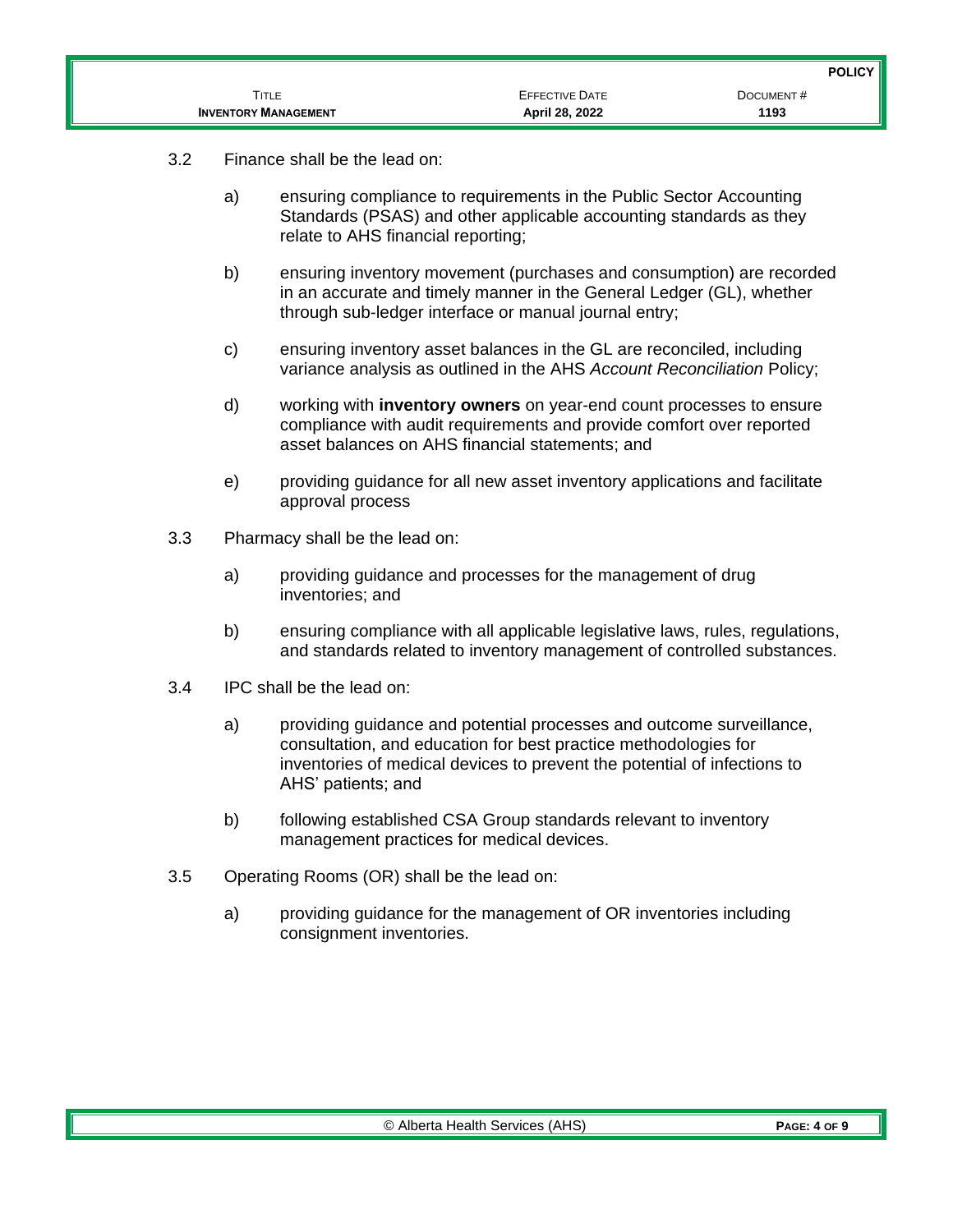|                             |                       | <b>POLICY</b> |
|-----------------------------|-----------------------|---------------|
| <b>TITLE</b>                | <b>EFFECTIVE DATE</b> | DOCUMENT#     |
| <b>INVENTORY MANAGEMENT</b> | April 28, 2022        | 1193          |

# **4. Inventory Management Principles**

- 4.1 Those responsible for AHS' inventory management shall:
	- a) ensure timely delivery of goods to AHS departments;
	- b) ensure integrity and accuracy in financial and administrative recording of inventory;
	- c) promote consistency and accuracy in the valuation and reporting of AHS inventory;
	- d) promote compliance with relevant financial and operational guidance;
	- e) ensure AHS' inventory is properly received, recorded, safeguarded, stored, and managed, to avoid spoilage, waste, and theft;
	- f) ensure there is identifiable ownership for each AHS controlled inventory; and
	- g) safeguard the best interest of AHS and its strategic objectives and values.

### **5. Accountability - Inventory Owners**

- 5.1 All inventory owners are responsible for:
	- a) complying with all relevant AHS policies, procedures, and the principles stated in Section 4 above;
	- b) ensuring an appropriate level of segregation of duties is maintained between financial functions, such as ordering and budgetary authority, physical handling such as receiving/issuing, and where applicable, system management;
	- c) prior approved writes-off and adjustments up to limits; and
	- d) the delegation, as necessary, to a subordinate responsible person, either through that person's job description or other suitably documented delegation, the operational responsibilities of day to day management, including limited write-off and adjustment authority.
- 5.2 Inventory owners with responsibility for managing asset inventories are also accountable for:
	- a) ensuring that all items are expensed when issued for consumption and provided to the requesting user department(s);
	- b) ensuring all relevant receiving and issuing documents such as invoices, goods received notes, packing slips, goods returned notices, and purchase orders are retained in accordance with the *Records*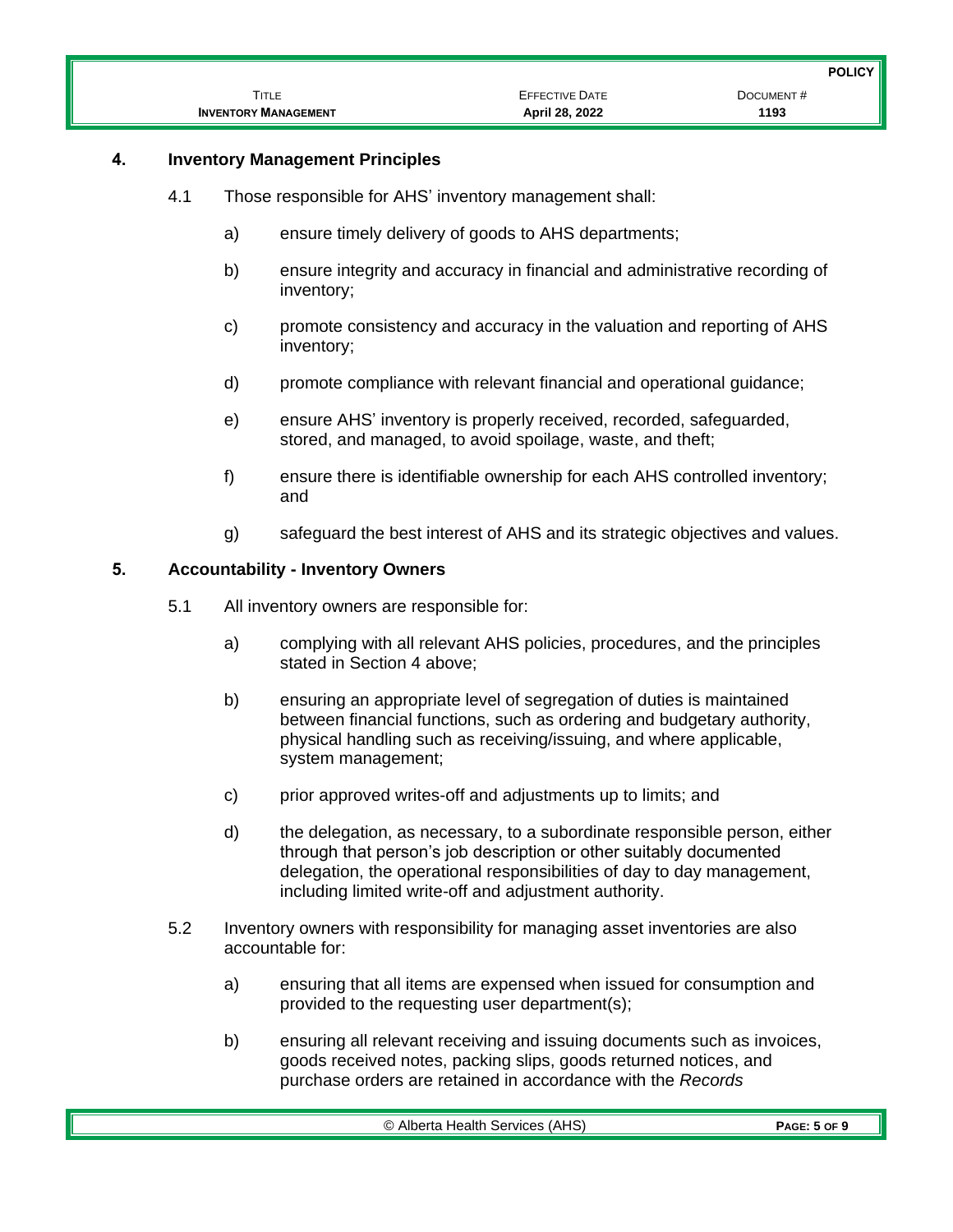*Management* Policy, *Records Retention Schedule*, and associated procedures;

- c) ensuring that inventory records are accurate and up-to-date, including deletions, adjustments, and write-offs as necessary;
- d) ensuring that processes are in place to promote safe and secure storage of inventory and that goods are not removed from AHS custody without proper authorization;
- e) determining optimum inventory levels. Items to consider during this review include:
	- (i) inventory turnover rate;
	- (ii) acquisition costs;
	- (iii) storage space;
	- (iv) shrinkage or obsolesce risks; and
	- (v) other related factors;
- f) verifying the accuracy of inventory records to correctly reflect the value of inventories in the financial statements through periodic inventory verifications, such as **annual physical counts** or **cycle counts**;
- g) supporting inventory counts, including frequency of counts and verification of inventories on hand, maintaining records of inventory counts, and providing relevant information to the appropriate stakeholders; and
- h) maintaining and adhering to an appropriate **Control Framework** that meets Internal Controls Over Financial Reporting (ICOFR) requirements, audit (internal or external) recommendations, and is consistent with this Policy.
	- (i) The Control Framework shall include physical and financial controls, including appropriate controls around handling, access, financial reporting, and fraud/theft prevention and detection. It should also ensure operational controls are implemented to reduce inventory-related risks.
	- (ii) The inventory owner shall ensure the documented Control Framework is up-to-date and current with regular industry standards and aligns with this Policy.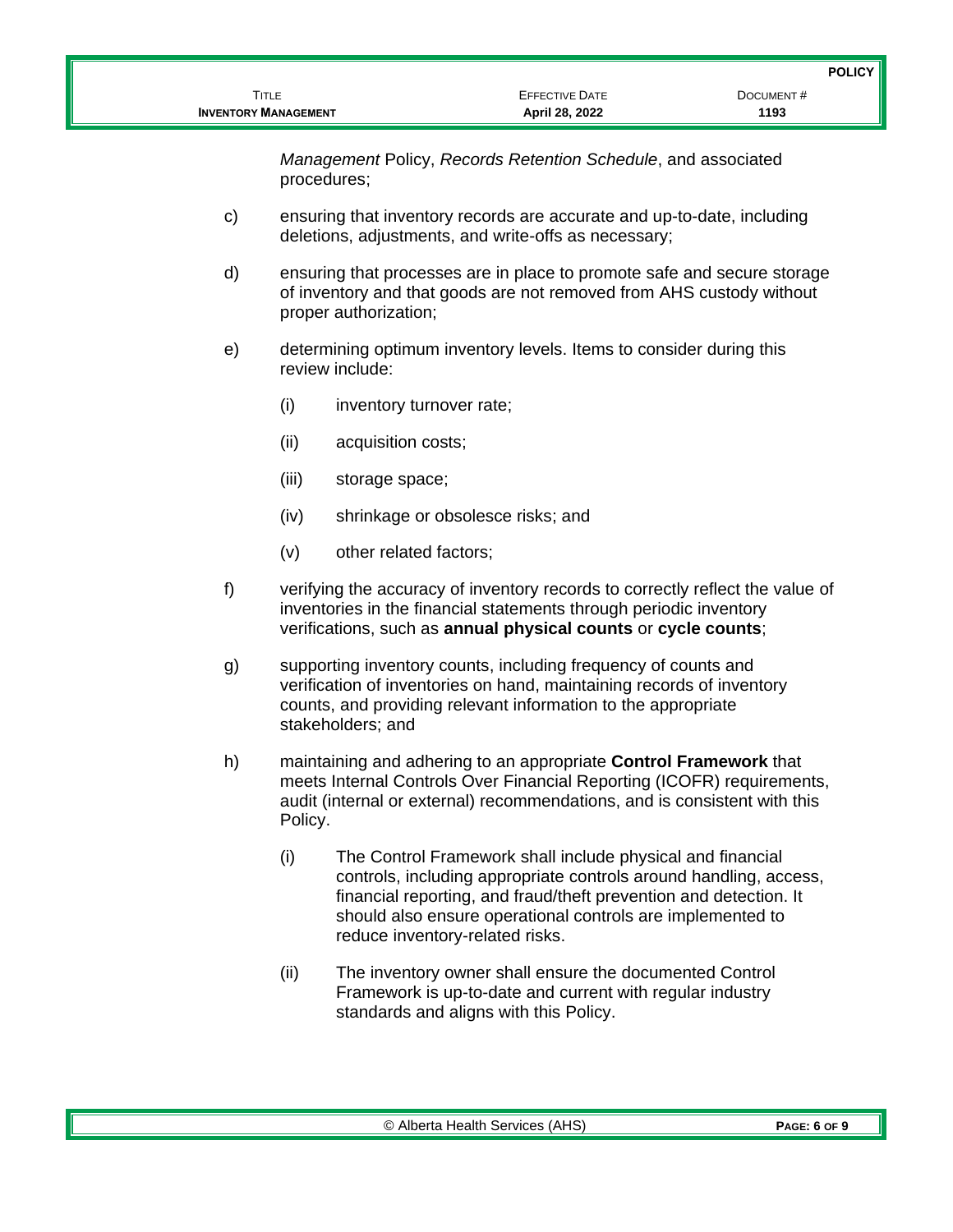|                             |                       | <b>POLICY</b> |
|-----------------------------|-----------------------|---------------|
| Title                       | <b>EFFECTIVE DATE</b> | DOCUMENT#     |
| <b>INVENTORY MANAGEMENT</b> | April 28, 2022        | 1193          |

- 5.3 Expensed-based inventories are already treated as expended. The specific accountabilities are to ensure appropriate levels of prudent financial management to ensure such expenditures are not abused and to limit waste, but equally ensures workplace efficiency and productivity are not unduly hindered. Inventory owners managing expensed based inventories are responsible for, but not limited to:
	- a) stocking the inventory within department's location and ensuring reasonable control and safeguard from loss and wastage;
	- b) ensuring inventory purchases, types, and quantity are in support of the department's provision of service;
	- c) ensuring that all items are expensed on receipt by the inventory owner; and
	- d) ensuring that the inventory is reviewed periodically to determine appropriate products and quantities are held in stock.
- 5.4 Inventory owners with responsibility for managing consignment inventory are responsible for:
	- a) monitoring the inventory in the current system to ensure proper inventory level due to the criticality of the products in consignment, but will not expense the item to the appropriate area until the vendor invoices AHS;
	- b) ensuring that all items are expensed when issued for consumption and provided to the requesting user department(s); and
	- c) ensuring that inventory records are accurate and up-to-date, including deletions, adjustments, and write-offs as per contract terms or internal processes.

# **6. Review and Oversight**

- 6.1 All inventories are subject to review, audit, and compliance testing at the discretion of the:
	- a) inventory owner and/or the lead for the department responsible for the relevant inventory;
	- b) Chief Audit Executive; and
	- c) AHS Executive Leadership.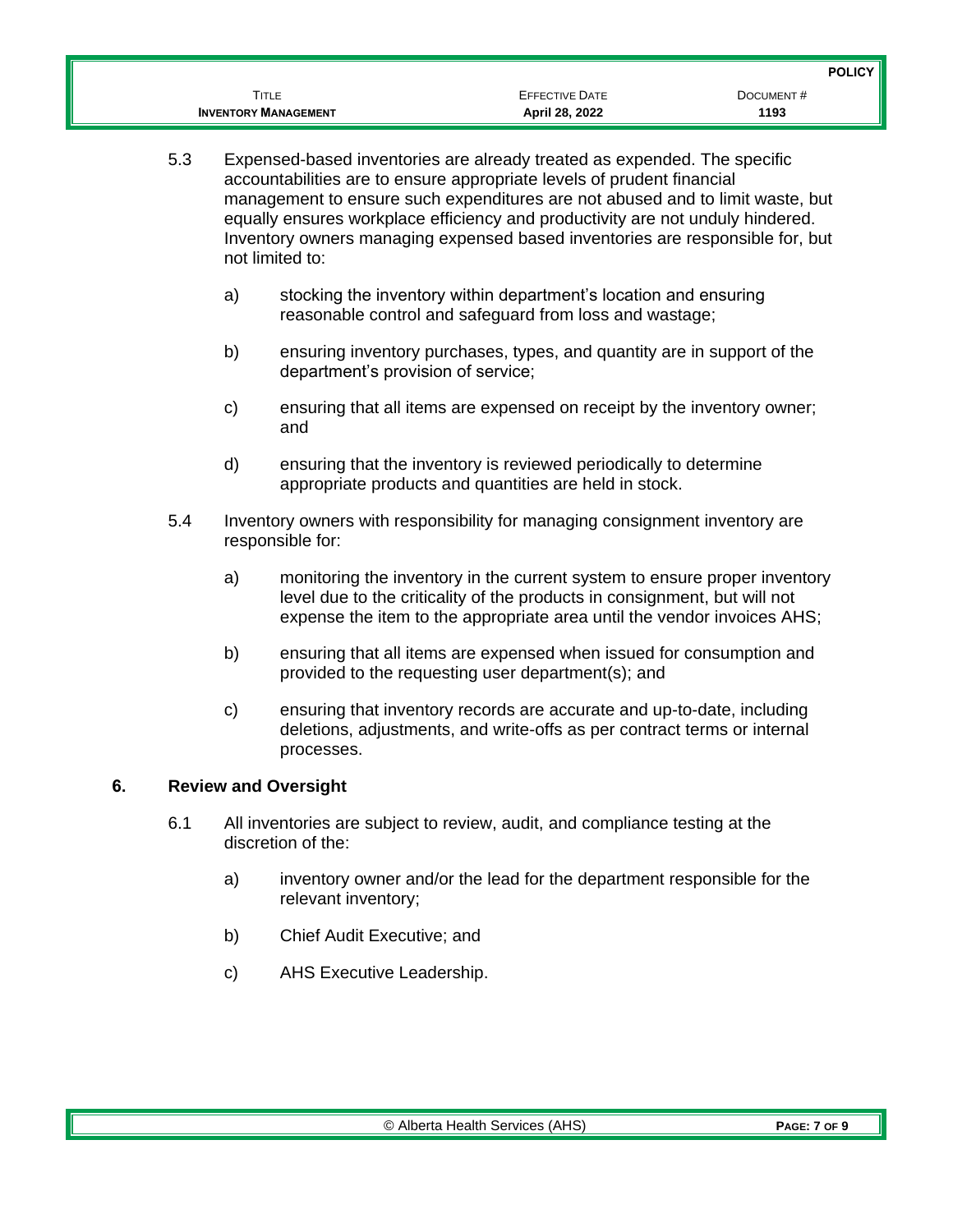| <b>INVENTORY MANAGEMENT</b> | April 28, 2022        | 1193          |
|-----------------------------|-----------------------|---------------|
| <b>TITLE</b>                | <b>EFFECTIVE DATE</b> | DOCUMENT#     |
|                             |                       | <b>POLICY</b> |

### **DEFINITIONS**

**Annual physical count** means a count completed on an annual basis for an entire inventory, usually at fiscal year end using physical resources (at location counters), for reconciliation between the physical and system inventory.

**Average moving price** means an inventory valuation method wherein after each product is received, the average unit cost of the item is recomputed. This is done by adding the cost of the newly acquired product to the existing cost of the products already in inventory, then dividing that amount by the total number of products. This is also known as average cost,

**Consumable items** means all non-capital items, clinical or non-clinical, that are used (consumed) during normal business operations.

**Control Framework** means a documented list of control measures and activities which, when adhered to, meet the minimum requirements of Internal Controls Over Financial Reporting (ICOFR) and accepted inventory management standards.

**Cycle count** means a count using a perpetual inventory count methodology that involves the system indicating certain locations to be counted throughout the year. If the sampled counts are within an established tolerance level, the inventory level is deemed valid and there is lower risk of discrepancy between the physical and inventory on hand in the system. This process would still include planning for the count, the actual count, documenting the count, and proper adjustments, when discovered, of the Inventory Management System.

**Inventory** means consumable goods that meet the criteria to be classified as asset, expensed based, or consignment inventories in this Policy. It therefore does not include capital equipment or loaner pools or libraries.

**Inventory management** means oversight and control functions including purchasing, receiving, issuance, security, storage, valuation, recording, tracking, write-offs, adjustments, turnover rates, balance levels, obsolesces/expiry, and shrinkage.

**Inventory owners** means relevant individuals, within areas and/or departments with accountability for their own inventories that are managing their inventories based on the responsibilities outlined in Section 5 of this Policy.

**Perpetual inventory** means a method of accounting for inventory that records the purchases and consumption of inventory immediately through the use of a computerized system. It provides a highly detailed view of changes in inventory with immediate reporting of the amount of inventory on hand.